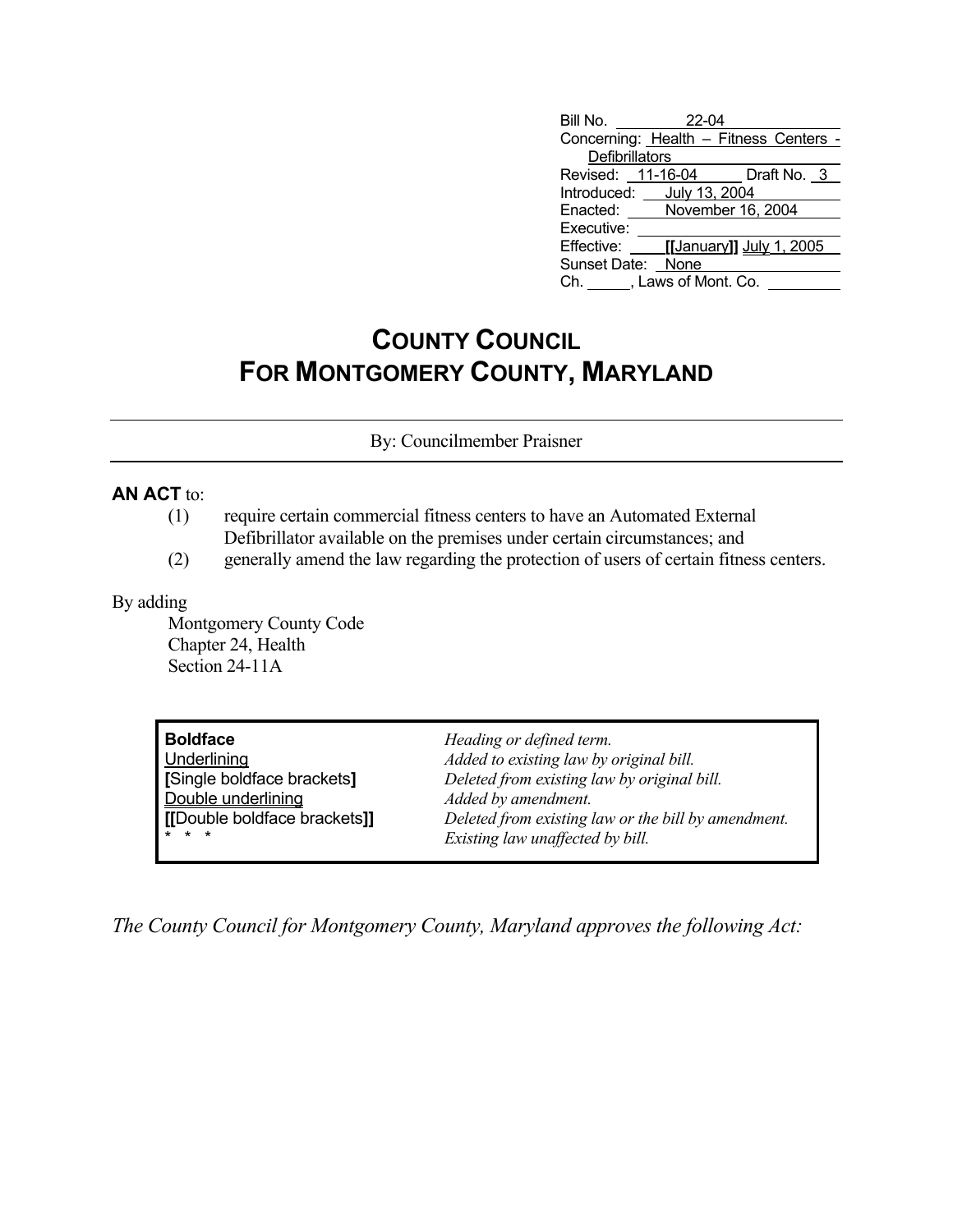| $\mathbf{1}$ | Sec. 1. Chapter 24 is amended by adding Section 24-11A: |                                                                                  |  |  |
|--------------|---------------------------------------------------------|----------------------------------------------------------------------------------|--|--|
| 2            | <u>24-11A.</u>                                          | <u>Fitness Centers - Defibrillators.</u>                                         |  |  |
| 3            | <u>(a)</u>                                              | In this Section the following terms have the following meanings:                 |  |  |
| 4            |                                                         | (1)<br><u>Automated External Defibrillator means a portable electronic</u>       |  |  |
| 5            |                                                         | <u>device that provides an electric shock to the heart in order to</u>           |  |  |
| 6            |                                                         | <u>reestablish normal contraction rhythms in a heart having</u>                  |  |  |
| 7            |                                                         | <u>dangerous arrhythmia or that is in cardiac arrest.</u>                        |  |  |
| 8            |                                                         | <i>Business</i> includes a for-profit or non-profit organization.<br>(2)         |  |  |
| 9            |                                                         | (3)<br><i>Commercial fitness center</i> means a <b>business</b> where members,   |  |  |
| 10           |                                                         | <u>clients, or customers engage in exercise indoors.</u>                         |  |  |
| 11           |                                                         | <i><u><b>[Department means the Department of Health and Human</b></u></i><br>(4) |  |  |
| 12           |                                                         | Services.]]                                                                      |  |  |
| 13           |                                                         | [[(5)]] <i>Exercise</i> means an activity that requires strenuous physical       |  |  |
| 14           |                                                         | exertion, either to develop and maintain fitness or to compete in a              |  |  |
| 15           |                                                         | sport. Exercise includes weight lifting, cardio-fitness training.                |  |  |
| 16           |                                                         | <u>aerobic fitness training, yoga, pilates, jazzercise, circuit training,</u>    |  |  |
| 17           |                                                         | spinning, and stepping. Exercise also includes playing                           |  |  |
| 18           |                                                         | <u>basketball, volleyball, soccer, ice hockey, tennis, racquetball,</u>          |  |  |
| 19           |                                                         | squash, and any similar indoor sport.                                            |  |  |
| 20           | (b)                                                     | Every commercial fitness center must have available at all times when            |  |  |
| 21           |                                                         | the center is open at least one Automated External Defibrillator in              |  |  |
| 22           |                                                         | ngood working order and at least one staff member who is trained in its          |  |  |
| 23           |                                                         | use. This requirement does not apply to any <b>fitness center</b> where not      |  |  |
| 24           |                                                         | more than 3 persons are employed. As used in this subsection only,               |  |  |
| 25           |                                                         | "employed" means that a person regularly works more than 20 hours                |  |  |
| 26           |                                                         | per week.                                                                        |  |  |
| 27           | (c)                                                     | <u>This Section is not intended to impose any civil liability, or</u><br>(1)     |  |  |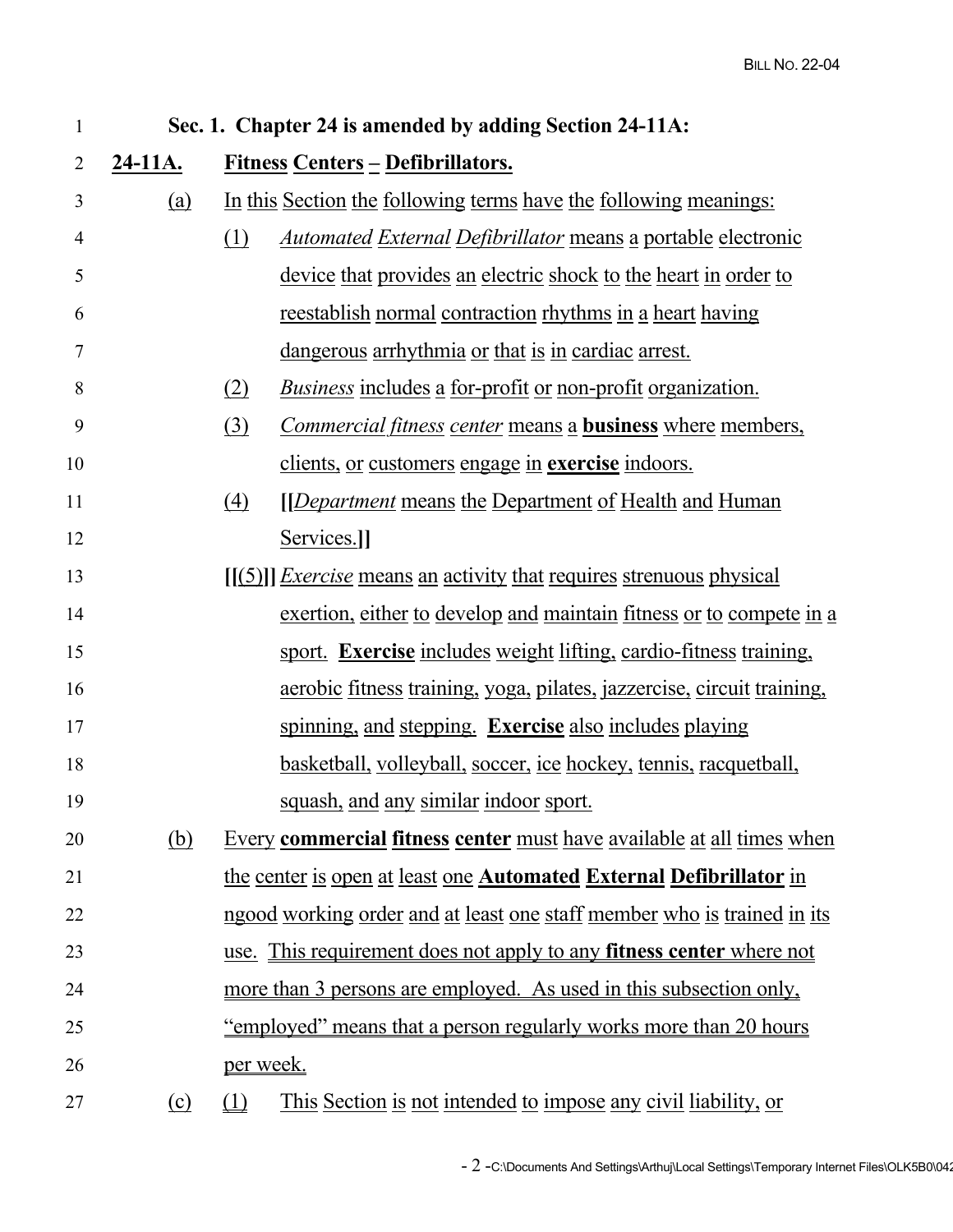| 28 |                                                                               |                                                                               |                                                                            | relieve any person from civil liability, regarding the presence or |  |
|----|-------------------------------------------------------------------------------|-------------------------------------------------------------------------------|----------------------------------------------------------------------------|--------------------------------------------------------------------|--|
| 29 | use of, or failure to use, any Automated External Defibrillator,              |                                                                               |                                                                            |                                                                    |  |
| 30 | except as expressly provided in paragraph (2).                                |                                                                               |                                                                            |                                                                    |  |
| 31 |                                                                               | (2)<br><u>A commercial fitness center, or any employee of a center, is</u>    |                                                                            |                                                                    |  |
| 32 |                                                                               | <u>not liable in connection with the use or nonuse of an <b>Automated</b></u> |                                                                            |                                                                    |  |
| 33 | <b>External Defibrillator</b> , unless:                                       |                                                                               |                                                                            |                                                                    |  |
| 34 |                                                                               | (A)                                                                           | the center has not made an <b>Automated External</b>                       |                                                                    |  |
| 35 |                                                                               |                                                                               | <b>Defibrillator</b> available as this Section requires; or                |                                                                    |  |
| 36 |                                                                               | $\circled{B}$                                                                 |                                                                            | an employee of a <b>center</b> has acted with gross negligence     |  |
| 37 |                                                                               |                                                                               | or engaged in willful or wanton misconduct.                                |                                                                    |  |
| 38 | (d)                                                                           | Any violation of this Section is a class C civil violation. The County        |                                                                            |                                                                    |  |
| 39 | <u>Attorney or any affected person may file an action in a court with</u>     |                                                                               |                                                                            |                                                                    |  |
| 40 | jurisdiction to enjoin repeated violations of this Section.                   |                                                                               |                                                                            |                                                                    |  |
| 41 | (e)                                                                           | <u>The [[Department]] County Fire and Rescue Service must investigate</u>     |                                                                            |                                                                    |  |
| 42 |                                                                               | each complaint alleging a violation of this Section and take appropriate      |                                                                            |                                                                    |  |
| 43 | action, including issuing a citation when compliance cannot be obtained       |                                                                               |                                                                            |                                                                    |  |
| 44 | <u>otherwise. The [[County Fire and Rescue Service]] Department of</u>        |                                                                               |                                                                            |                                                                    |  |
| 45 | <u>Health and Human Services may, if requested, assist the [[Department]]</u> |                                                                               |                                                                            |                                                                    |  |
| 46 | Service in enforcing this Section.                                            |                                                                               |                                                                            |                                                                    |  |
| 47 |                                                                               |                                                                               | Sec. 2. Effective date. This Act takes effect on [[January]] July 1, 2005. |                                                                    |  |
| 48 | Approved:                                                                     |                                                                               |                                                                            |                                                                    |  |
| 49 |                                                                               |                                                                               |                                                                            |                                                                    |  |
| 50 |                                                                               |                                                                               |                                                                            |                                                                    |  |
| 51 | Approved:                                                                     |                                                                               | Steven A. Silverman, President, County Council                             | Date                                                               |  |
| 52 |                                                                               |                                                                               |                                                                            |                                                                    |  |
| 53 |                                                                               |                                                                               |                                                                            |                                                                    |  |
|    |                                                                               | Douglas M. Duncan, County Executive                                           |                                                                            | Date                                                               |  |